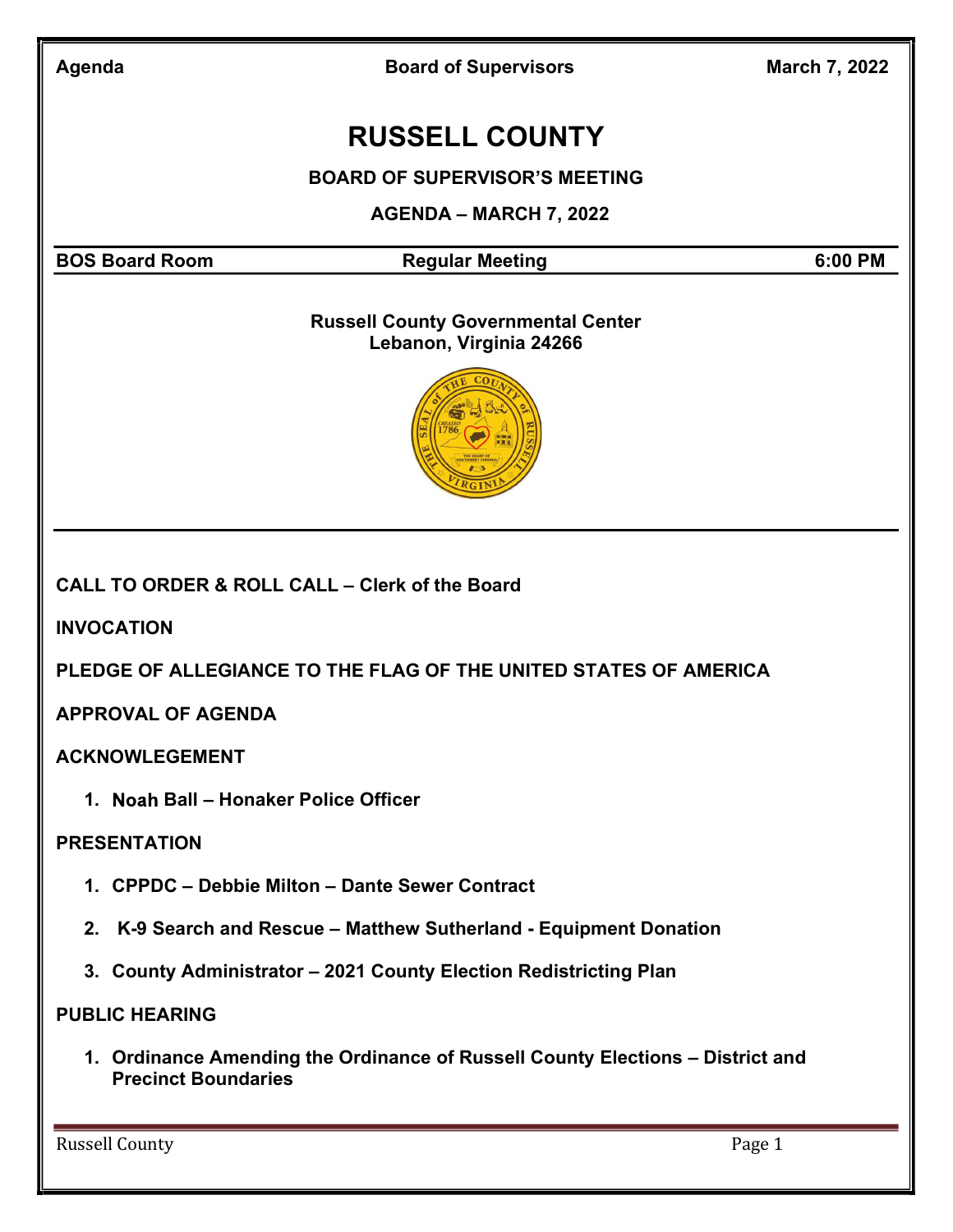| Agenda                                                                                                |                                                                          | <b>Board of Supervisors</b> | March 7, 2022 |  |  |
|-------------------------------------------------------------------------------------------------------|--------------------------------------------------------------------------|-----------------------------|---------------|--|--|
| <b>NEW BUSINESS</b>                                                                                   |                                                                          |                             |               |  |  |
|                                                                                                       | 1. Approval of Minutes. Consider approval of the minutes of the          |                             |               |  |  |
|                                                                                                       | a. Unapproved minutes of February 7, 2022                                |                             |               |  |  |
| 2. Approval of Expenditures. Consider approval of expenditures presented                              |                                                                          |                             |               |  |  |
|                                                                                                       |                                                                          |                             |               |  |  |
|                                                                                                       | <b>SVCC Local College Board</b>                                          |                             |               |  |  |
|                                                                                                       | Greg Brown (Resigned) 4 Year-Term                                        | <b>March 7, 2022</b>        |               |  |  |
|                                                                                                       | <b>RC Public Service Authority (PSA)</b>                                 |                             |               |  |  |
|                                                                                                       | <b>Vacant</b>                                                            | 4 Year-Term June 24, 2023   |               |  |  |
| <b>CITIZEN'S COMMENT PERIOD (Limited to 3 Minutes)</b>                                                |                                                                          |                             |               |  |  |
| <b>CONSTITUTIONAL OFFICER REPORTS AND REQUESTS</b>                                                    |                                                                          |                             |               |  |  |
|                                                                                                       |                                                                          |                             |               |  |  |
| 1. RC Noise Ordinance                                                                                 |                                                                          |                             |               |  |  |
| 2. Ordinance Amending the Ordinance of Russell County Elections - District<br>and Precinct Boundaries |                                                                          |                             |               |  |  |
|                                                                                                       | 3. CPRWMA 2022 Manpower and User Agreement                               |                             |               |  |  |
| <b>COUNTY ADMINISTRATOR REPORTS AND REQUESTS</b>                                                      |                                                                          |                             |               |  |  |
| <b>REPORTS</b>                                                                                        |                                                                          |                             |               |  |  |
|                                                                                                       |                                                                          |                             |               |  |  |
|                                                                                                       | 2. VDOT Land Use Permit for CSX Road Closure to Repair Railroad Crossing |                             |               |  |  |
| <b>REQUESTS</b>                                                                                       |                                                                          |                             |               |  |  |
|                                                                                                       |                                                                          |                             |               |  |  |
| <b>Russell County</b>                                                                                 |                                                                          |                             | Page 2        |  |  |